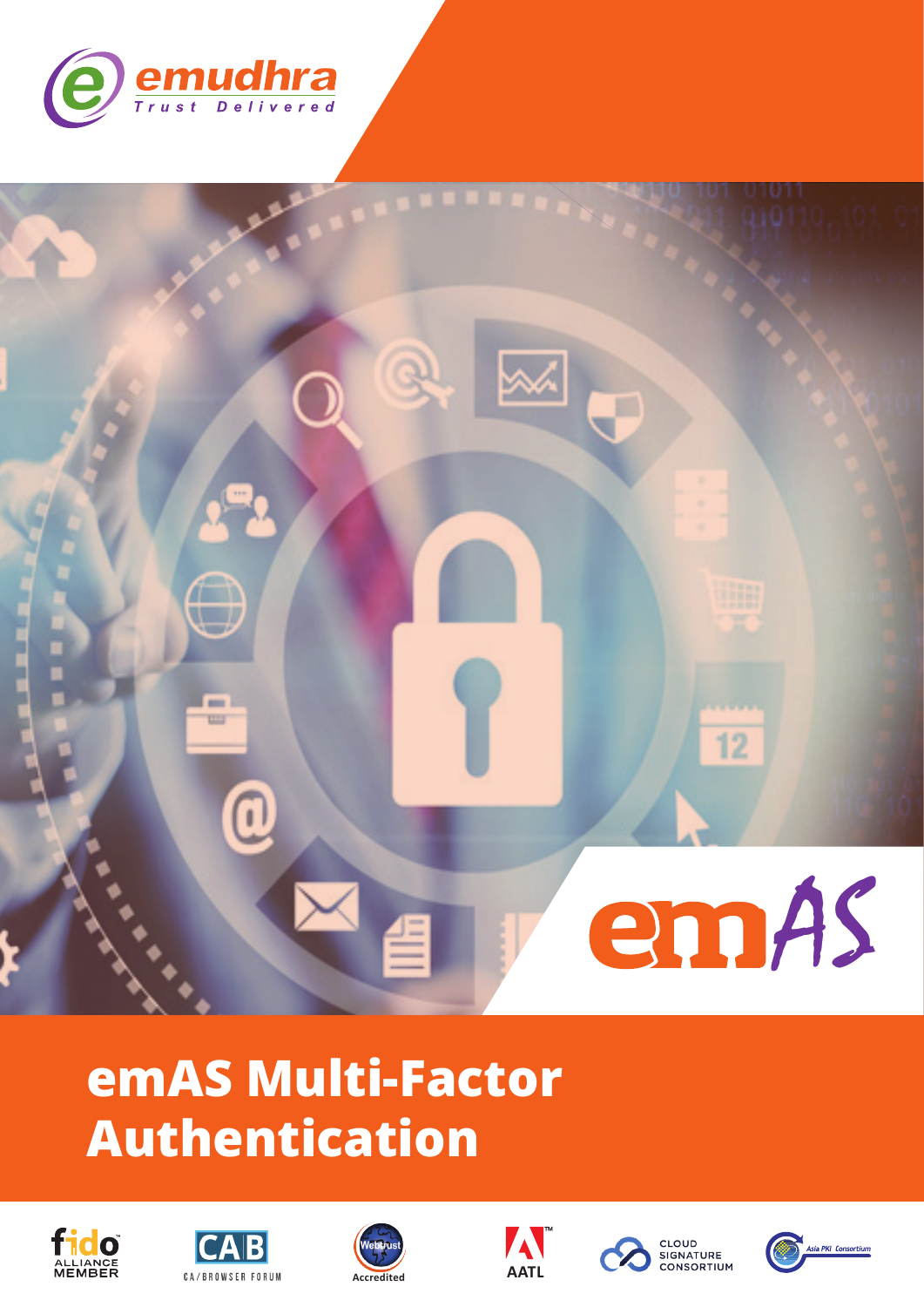

Conventional, credential-based approach for user authentication can only take you so far. It is time to combat security risks with an adaptive approach to risk management using CARTA (Continuous Adaptive Risk and Trust Assessment).

With malware, ransomware and other cyber threats constantly thrown at Enterprises, a holistic security platform is required to securely enable digital identity and transaction management. eMudhra's flagship product eMudhra Authentication Server has been empowering millions of users securely manage their online identity and authentication needs by offering a single holistic security perspective!

Trusted by several large Banks, emAS offers a host of strong authentication options that help Enterprises secure physical, mobile, logical access to applications.

### 15 Factors of Authentication

emAS supports 15 factors of authentication - from Digital Certificates, OTP and Biometric factors of authentication to adaptive analytics driven by behavioral insights into how users login.

### Risk Based Parameter Definition

emAS gives you the flexibility to define the type and layers of authentication based on an individual user risk profile. Risk parameter definition is flexible and can be dependent on a single or a cumulative measure of multiple parameters. emAS can also work with any existing system to pull the risk score and invoke relevant authentication layer(s).

### emAS addresses the need of the hour – Mitigating risk for Enterprise and it's end users while keeping it simple

### Threats are Multi-Channel

With customers, employees, suppliers accessing applications across web, desktop, mobile and cloud, enterprises have to constantly worry about newer threat dimensions. emAS's behavioral analytics module runs machine learning algorithms to detect anomalies and put in place risk mitigation measures.

### Cloud Applications Add a New Dimension

With the explosion of cloud offerings and hosting providers and sensitive data on cloud, security officers have to constantly think about how to protect authentication on the cloud. emAS's plug and play architecture allows quick addition of newer platforms and factors of authentication.

### Ensure Legal Non-Repudiation Using PKI

Plain username/passwords & OTPs are today most vulnerable for cyber-attack. emAS offers the ability to attach users to a risk profile to allow creation of trusted networks using Public Key Infrastructure offering strongest form of protection to enterprises and its customers.

### Behavioral Risk Parameter Detection

emAS MFA can be paired with emAS Adaptive to build a behavioral model around user-login to provoke authentication layers in line with real-time adjusted risk profile.

### Product Benefits Success Stories and Success Stories

- **Ultra-fast processing of authentication requests**
- Cost effective deployment of strong authentication across Enterprise
- **Mobility enabled for leveraging mobile authentica**tion options
- Acceptance of global CA certificates for Digital Signature Certificate & Public Key Infrastructure based authentication
- **Platform agnostic deployed across Solaris/** Windows Server/ Red Hat Linux/ IBM AIX
- **Built for the future with FIDO Compliance mea**sures

A leading bank with over 16 million customers used our MFA solution to provide comprehensive security across various banking channels including Internet Banking, ATM, Mobile Banking and Treasury.

### **The Result:**

- Authentication throughput at 7 milliseconds
- Savings by replacing hardware tokens by 63% YOY
- Near zero fraud reported on digital channels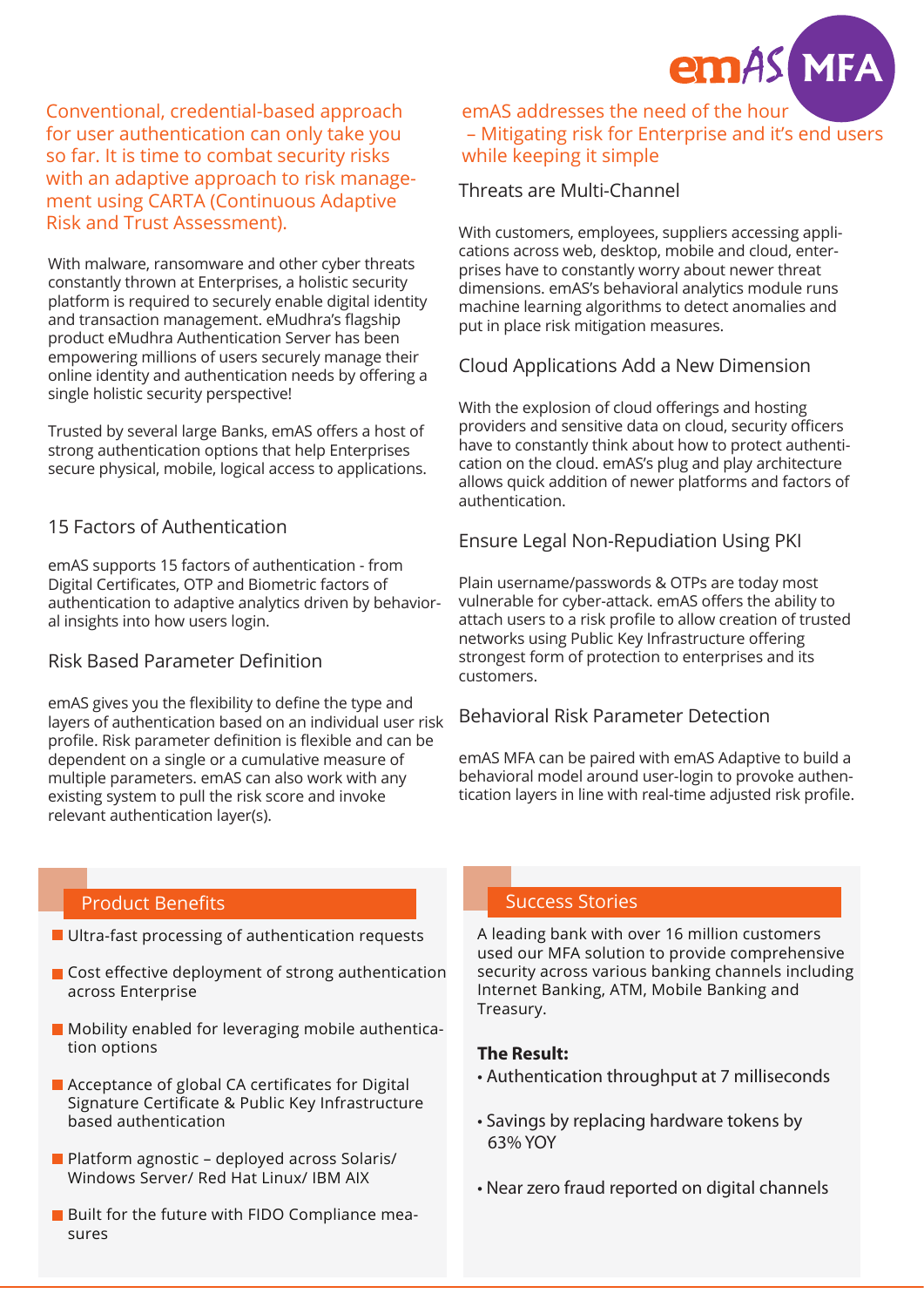

# Technical Specifications

### **Recommended Hardware**

- Processor: 2 \* Quad Core Processors
- RAM: 16 GB
- HDD: 500 GB SAS HDD
- **OS Compatibility** 
	- Microsoft Windows 7 x64, 10 x64; Windows Server 2008 R2 x64, 2012 R2 x64, 2016 x64
	- Red Hat Enterprise Linux AS/ES 6 x64, 6 x86, 7 x64; SUSE Enterprise Linux 11 x64 SP2, 12 x64
	- Oracle Solaris 11 (SPARC), Oracle Solaris 11 x64
	- IBM AIX 7.1 (POWER6, POWER8), HP-UX 11i v3
	- Oracle Enterprise Linux 6.8 x64 and 7.1 x64

### **DB Compatibility**

Oracle 10g+, SQL Server 2008+, MySQL 5+, DB2 9+, Postgre 9+

### ■ App Server

Apache Tomcat 7+, JBoss 7+, Web Sphere 8+, Web Logic 12+

### **Web Services**

SOAP, REST

**Protocols** 

LDAP, SMPP, HTTP, HTTPS, FTP, WSS, OAuth 2.0, JWT, U2F, EST

**Java**

Oracle JDK 1.7+

### **Key Features**

- **Online/Offline CRL Verification**
- User Management
- $\bullet$ Signer Component
- Self-registration portal
- Configuration Module
- Tamper proof logging
- Advanced Reporting
- Back office admin module with dashboard